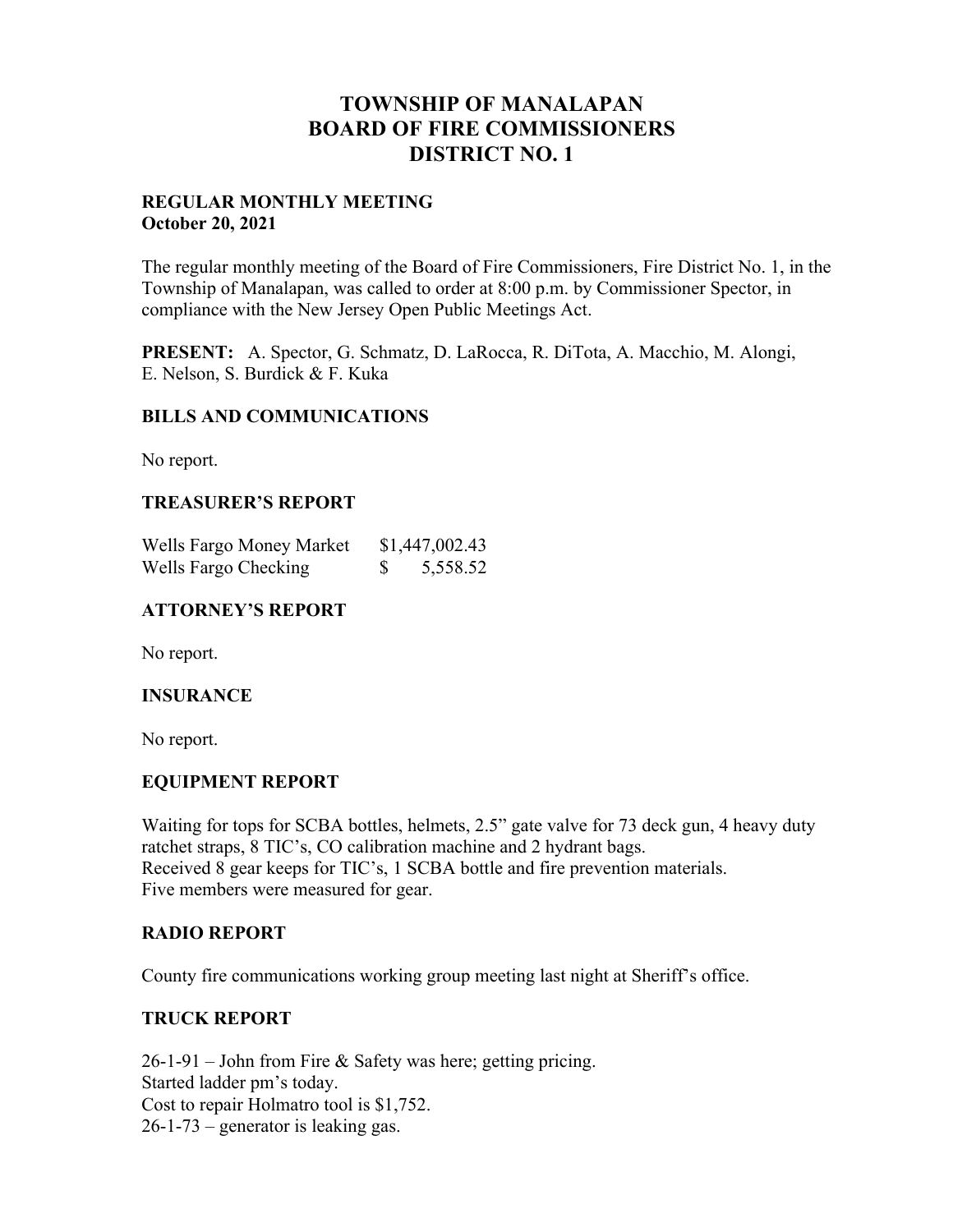# **CHIEF'S REPORT**

Visited approximately 1,200 children in the last couple of weeks. Physicals are ongoing – deadline is October  $31<sup>st</sup>$ .

## **MEMBERSHIP REPORT**

No report.

### **ASSOCIATION REPORT**

Sprinklers are being blown out tomorrow. Would like a relay switch installed at Satellite. Would like to renew maintenance contract for gym equipment. Looking at remodeling atrium and stairs. Jackets will cost approximately \$45 – need to get pricing with embroidery.

### **TRUSTEES' REPORT**

No report.

### **OLD BUSINESS**

See attached.

### **NEW BUSINESS**

Commissioner Schmatz made a motion to pay all vouchers; this was seconded by Commissioner LaRocca. All voted aye.

Commissioner LaRocca made a motion for \$840 to have Video Surveillance Corporation replace defective battery backup units at Satellite; this was seconded by Commissioner Schmatz. All voted aye.

Commissioner LaRocca made a motion for \$1,340 for the annual preventative maintenance on the gym equipment; this was seconded by Commissioner Macchio. All voted aye.

Commissioner LaRocca made a motion for \$150 for 2 sets of suspenders; this was seconded by Commissioner Spector. All voted aye.

Commissioner LaRocca made a motion for \$1,752 to repair the Holmatro tool on 26-1-74; this was seconded by Commissioner DiTota. All voted aye.

Commissioner LaRocca made a motion not to exceed \$1,000 to send 5 members to an extrication class at Englishtown; this was seconded by Commissioner Macchio. All voted aye.

Commissioner LaRocca made a Resolution Establishing Commissioners Compensation for 2022; this was seconded by Commissioner Schmatz. All voted aye.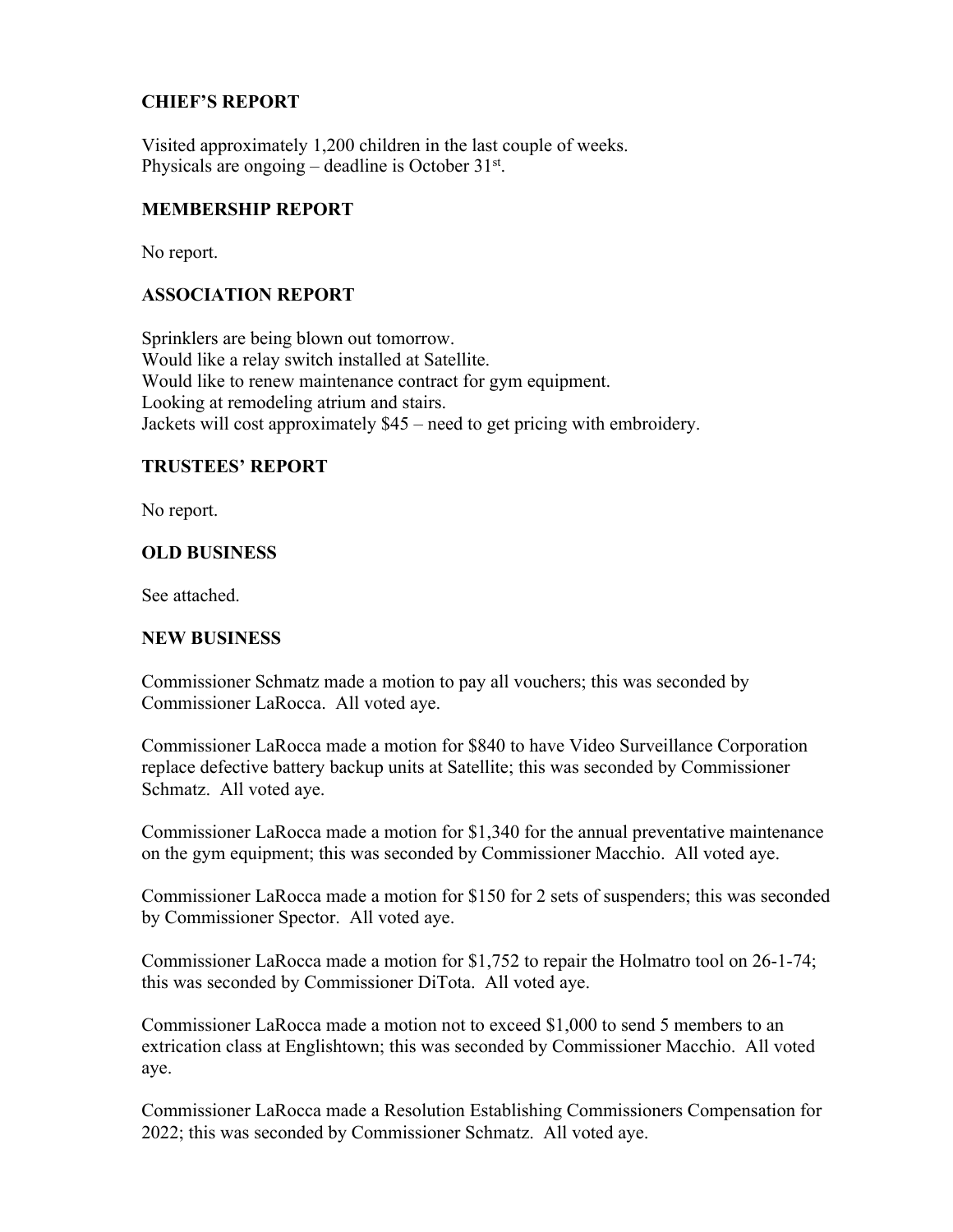Commissioner Spector discussed the budget for next year; added in the \$75,000 for the LOSAP and to remove 26-1-74.

November 17<sup>th</sup> meeting on air packs.

Meeting opened to the public at 8:40 p.m.

A motion was made by Commissioner Spector to adjourn; it was seconded by Commissioner DiTota and all voted aye.

Meeting adjourned at 8:43 p.m.

 Respectfully submitted, George Schmatz, Treasurer